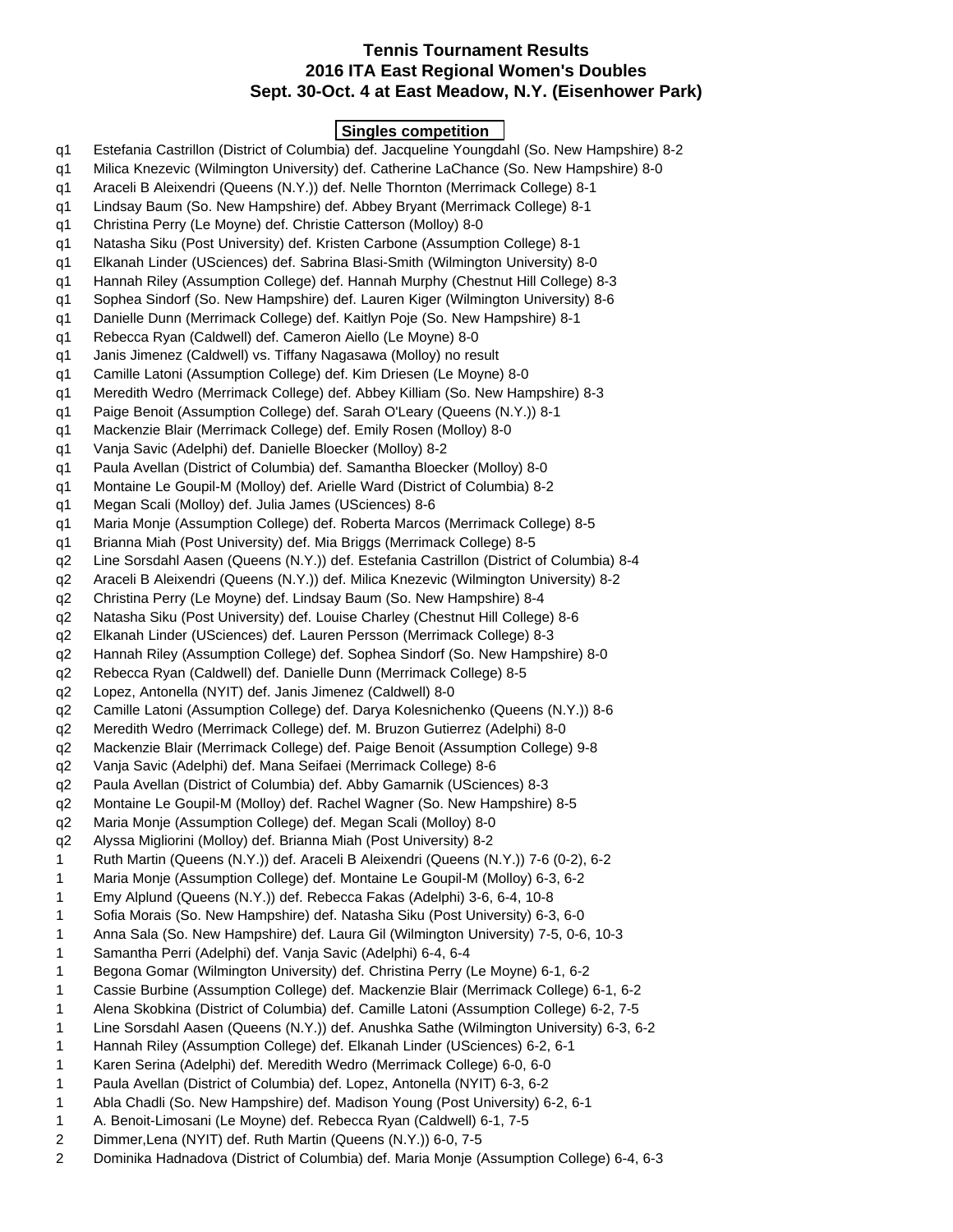# **Tennis Tournament Results 2016 ITA East Regional Women's Doubles Sept. 30-Oct. 4 at East Meadow, N.Y. (Eisenhower Park)**

- 2 Liza Dubrovskaya (Post University) def. Emy Alplund (Queens (N.Y.)) 6-0, 6-2
- 2 Scholtze, Lara (LIU Post) def. Sofia Morais (So. New Hampshire) 6-3, 3-6, 10-7
- 2 Siembab,Gabriela (NYIT) def. Anna Sala (So. New Hampshire) 6-2, 6-1
- 2 Karla Miletic (USciences) def. Samantha Perri (Adelphi) 6-0, 7-5
- 2 Pondusova,Karolina (NYIT) def. Begona Gomar (Wilmington University) 6-2, 7-5
- 2 Velasquez,Paulina (NYIT) def. Cassie Burbine (Assumption College) 6-3, 6-3
- 2 Laure-Anne Josso (Chestnut Hill College) def. Rithika Vajjiravelu (Le Moyne) 6-1, 6-2
- 2 Angelika Sobiecka (Queens (N.Y.)) def. Alena Skobkina (District of Columbia) 1-6, 6-4, 10-7
- 2 Jess Perkins (Saint Anselm) def. Line Sorsdahl Aasen (Queens (N.Y.)) 6-2, 6-1
- 2 Hannah Riley (Assumption College) vs. Benyadi,Melanie (NYIT) no result
- 2 Arthur, Shanice (LIU Post) def. Karen Serina (Adelphi), by forfeit
- 2 Laura Ortega (Queens (N.Y.)) def. Paula Avellan (District of Columbia) 6-0, 6-2
- 2 Abla Chadli (So. New Hampshire) def. Tiffany Dun (Le Moyne) 6-1, 6-2
- 2 Grace Messina (Merrimack College) def. A. Benoit-Limosani (Le Moyne) 6-2, 6-1
- 3 Dimmer,Lena (NYIT) def. Dominika Hadnadova (District of Columbia) 6-3, 6-4
- 3 Scholtze, Lara (LIU Post) def. Liza Dubrovskaya (Post University) 6-0, 6-1
- 3 Siembab,Gabriela (NYIT) def. Karla Miletic (USciences) 7-5, 6-4
- 3 Pondusova,Karolina (NYIT) def. Velasquez,Paulina (NYIT) 6-3, 5-7, 10-3
- 3 Laure-Anne Josso (Chestnut Hill College) def. Angelika Sobiecka (Queens (N.Y.)) 6-4, 6-3
- 3 Jess Perkins (Saint Anselm) def. Benyadi,Melanie (NYIT) 4-6, 7-5, 10-4
- 3 Laura Ortega (Queens (N.Y.)) def. Arthur, Shanice (LIU Post) 7-5, 6-1
- 3 Grace Messina (Merrimack College) def. Abla Chadli (So. New Hampshire) 6-1, 6-4
- qf Dimmer,Lena (NYIT) def. Scholtze, Lara (LIU Post) 6-4, 6-3
- qf Siembab,Gabriela (NYIT) def. Pondusova,Karolina (NYIT) 6-4, retired
- qf Jess Perkins (Saint Anselm) def. Laure-Anne Josso (Chestnut Hill College) 7-6 (0-3), 6-2
- qf Grace Messina (Merrimack College) def. Laura Ortega (Queens (N.Y.)) 6-3, 6-3
- sf Siembab,Gabriela (NYIT) def. Dimmer,Lena (NYIT) 6-3, 7-5
- sf Jess Perkins (Saint Anselm) def. Grace Messina (Merrimack College) 6-3, 6-3
- f Siembab,Gabriela (NYIT) def. Jess Perkins (Saint Anselm) 6-2, 6-4